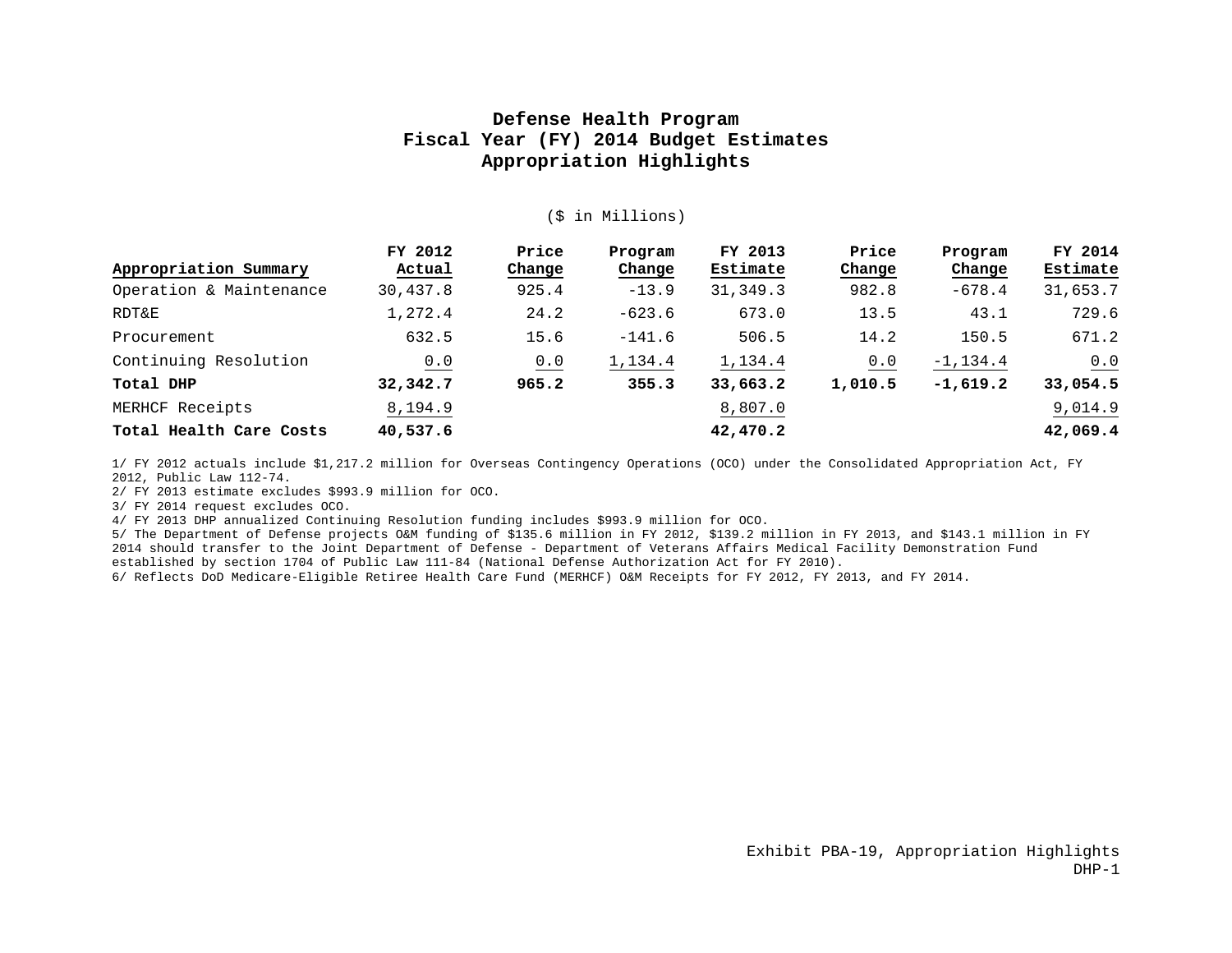#### Description of Operations Financed:

The medical mission of the Department of Defense (DoD) is to enhance DoD and our Nation's security by providing health support for the full range of military operations and sustaining the health of all those entrusted to our care. The Defense Health Program (DHP) Operation and Maintenance (O&M) appropriation funding provides for worldwide medical and dental services to active forces and other eligible beneficiaries, veterinary services, occupational and industrial health care, specialized services for the training of medical personnel, and medical command headquarters. Included are costs associated with the delivery of the TRICARE benefit which provides for the health care of eligible active duty family members, retired members and their family members, and the eligible surviving family members of deceased active duty and retired members. The FY 2014 budget request of \$33,054.5 million includes realistic cost growth for pharmacy, managed care support contracts, and other health care services either provided in the Military Treatment Facility (MTF) or purchased from the private sector. This budget includes funding for continued support of Traumatic Brain Injury and Psychological Health (TBI/PH) and Wounded, Ill and Injured (WII) requirements. It complies with the Congressional mandate related to support of Centers of Excellence (COE) and Department of Defense's initiative for operations efficiencies, including assumed savings for proposed military healthcare reform initiatives. Operation and Maintenance (O&M) funding is divided into seven major areas: In-House Care, Private Sector Care, Information Management, Education and Training, Management Activities, Consolidated Health Support, and Base Operations. The DoD Medicare Eligible Retiree Health Care Fund (MERHCF) is an accrual fund to pay for DoD's share of applicable Direct Care and Private Sector Care operation and maintenance health care costs for Medicare-eligible retirees, retiree family members and survivors.

The DHP appropriation also funds the Research, Development, Test and Evaluation (RDT&E) program for medical Information Management/Information Technology (IM/IT), medical research to reduce capability gaps, support to continental United States and (CONUS) and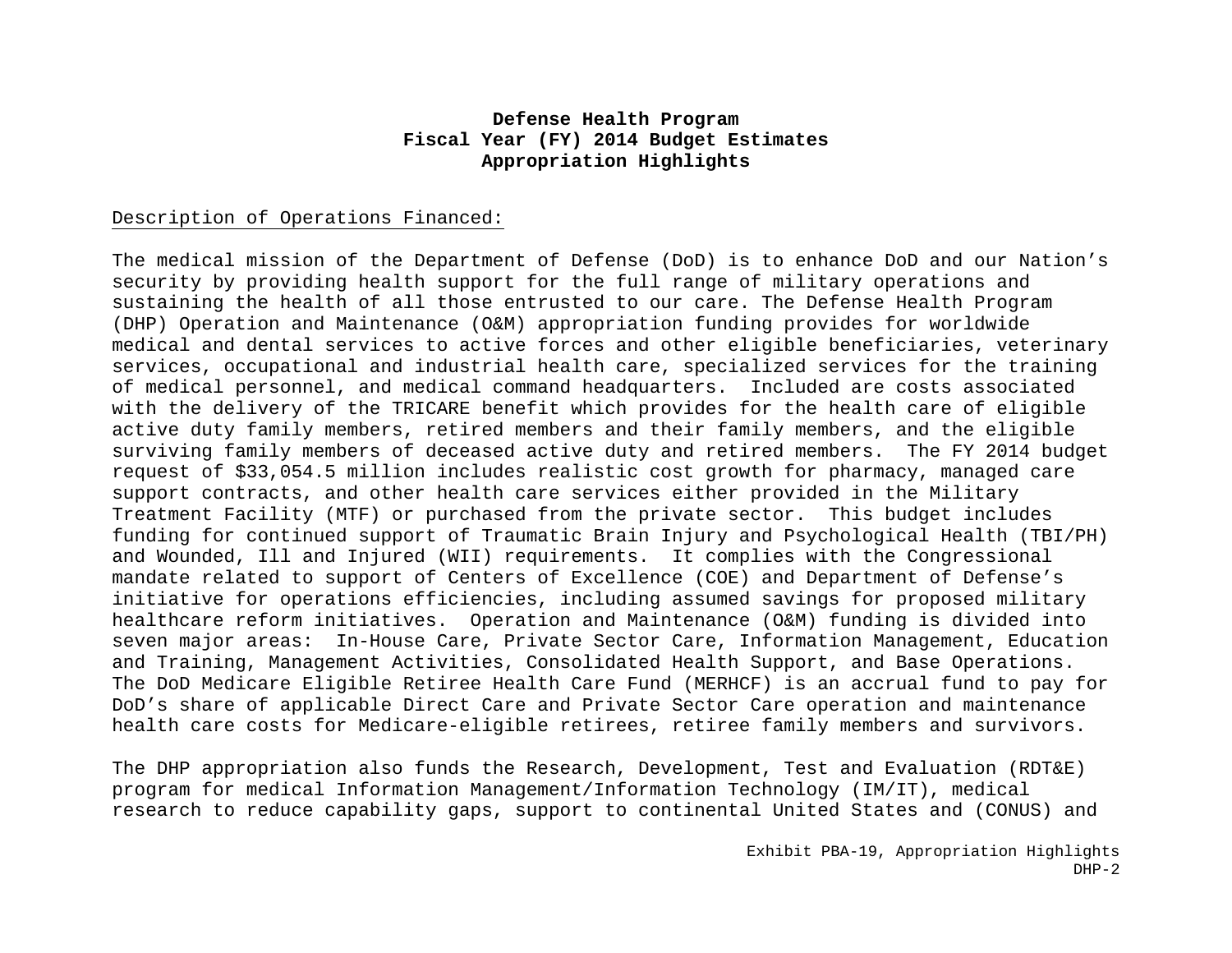outside of contiguous United States (OCONUS) medical laboratory facilities, and the Armed Forces Radiobiological Research Institute (AFRRI).

The DHP appropriation Procurement program funds acquisition of capital equipment in Military Treatment Facilities (MTFs) and other selected health care activities which include equipment for initial outfitting of newly constructed, expanded, or modernized health care facilities; equipment for modernization and replacement of worn-out, obsolete, or uneconomically reparable items; equipment supporting programs such as pollution control, clinical investigation, and occupational/environmental health; and Military Health System (MHS) information technology (IT) requirements.

#### Narrative Explanation of FY 2013 and FY 2014 Operation and Maintenance (O&M) Changes:

The DHP O&M funding reflects an overall increase of \$304.5 million between FY 2013 and FY 2014, consisting of \$982.8 million in price growth and net program decrease of \$678.4 million. Program increases include:

- \$452.0 million for FY 2013 proposed benefit reform proposals denied by Congress
- $\bullet$  \$131.3 million for net change in healthcare provided in military treatment facilities, including Occupational Health/Industrial Hygiene, Population Health, National Intrepid Center of Excellence (NiCoE) satellites and other centers
- \$100.8 million for increased Facilities Sustainment, Restoration and Modernization (FSRM) as a result of rebaselining medical military construction MILCON
- \$88.9 million for initial outfitting and transition requirements for programmed MILCON projects
- \$67.8 million for integrated Disability Evaluation System (iDES) staffing
- \$46.9 million for support of information systems such as Clinical Enterprise Intelligence, Theatre Medical information Program-Joint and Essentris
- \$27.4 million for Wounded Warrior Care Policy Office (WWCPO)and other functional transfers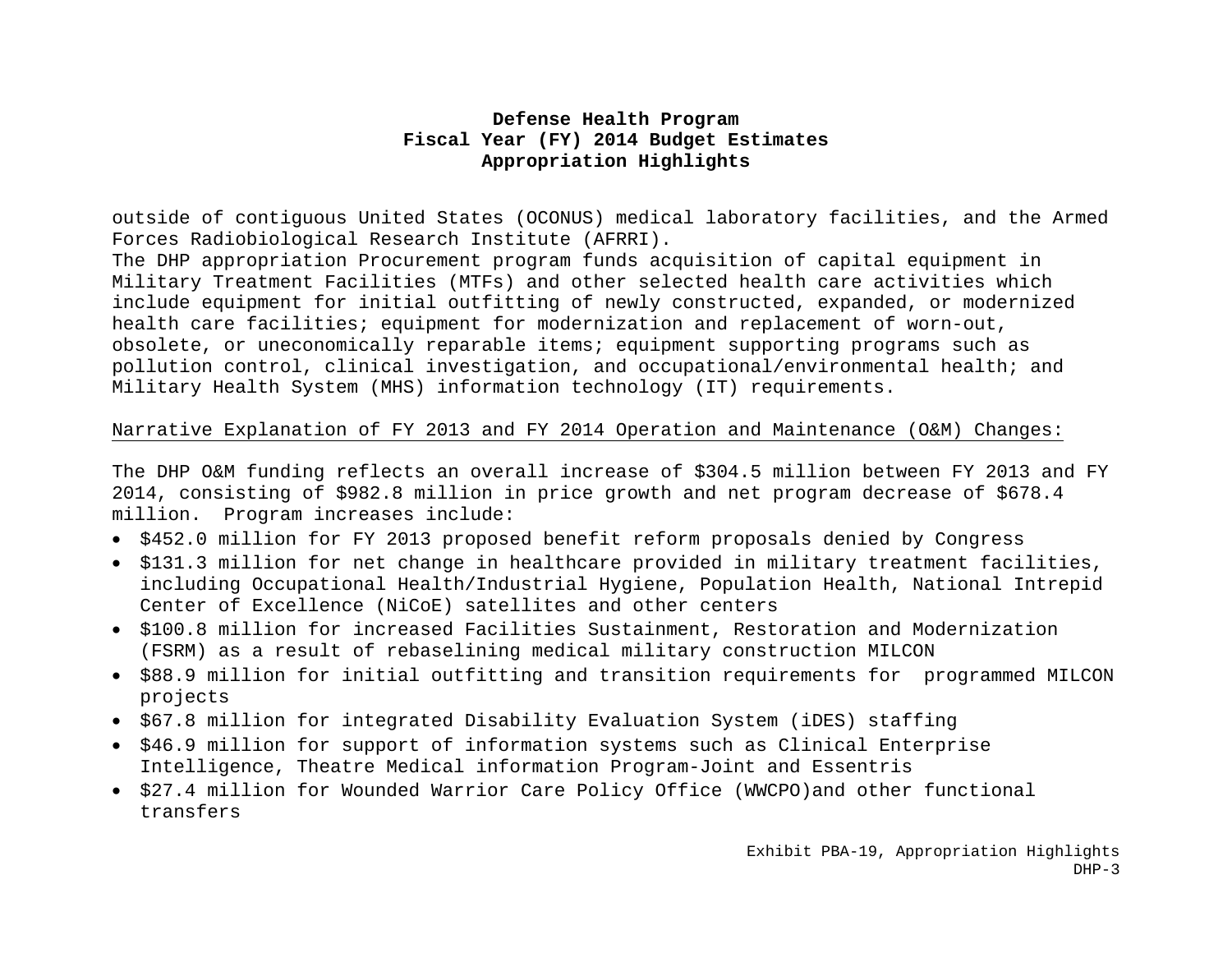- \$21.1 million for Embedded Behavioral Health Centers
- \$4.8 million for sustaining Future's Group and Institute of Medicine oversight of health matters for ensuring best methods of organizing, training and equipping
- \$4.3 million for net change in education and training focused on industry standards, staff development and simulation
- \$3.5 million for various revolving fund adjustments
- \$1.0 million for Defense Acquisition Workforce

Program decreases include:

- \$847.4 million for re-pricing adjustment to purchased care programs
- \$324.0 million for FY 2014 proposed benefit reform proposals
- \$142.0 million for FY 2013 National Defense Authorization Act (NDAA) directed changes to retail pharmacy co-pays
- \$136.7 million for reversal of one-time enhancement for Temporary End Strength Army Medical (TEAM)
- \$89.6 million for efficient spending through reduced travel and printing costs
- \$87.6 million for rebaselined integrated Electronic Health Record (iEHR)
- \$0.9 million for civilian manpower realignment for mission priorities

Continuing in FY 2014, the Department projects \$143.1 million should transfer to the Joint Department of Defense (DoD) - Department of Veterans Affairs (VA) Medical Facility Demonstration Fund established by section 1704 of Public Law 111-84, (National Defense Authorization Act for FY 2010). This fund combines the resources of DoD and VA to operate the first totally integrated Federal Health Care Facility in the country by the total integration of the North Chicago VA Medical Center and the Navy Health Clinic Great Lakes.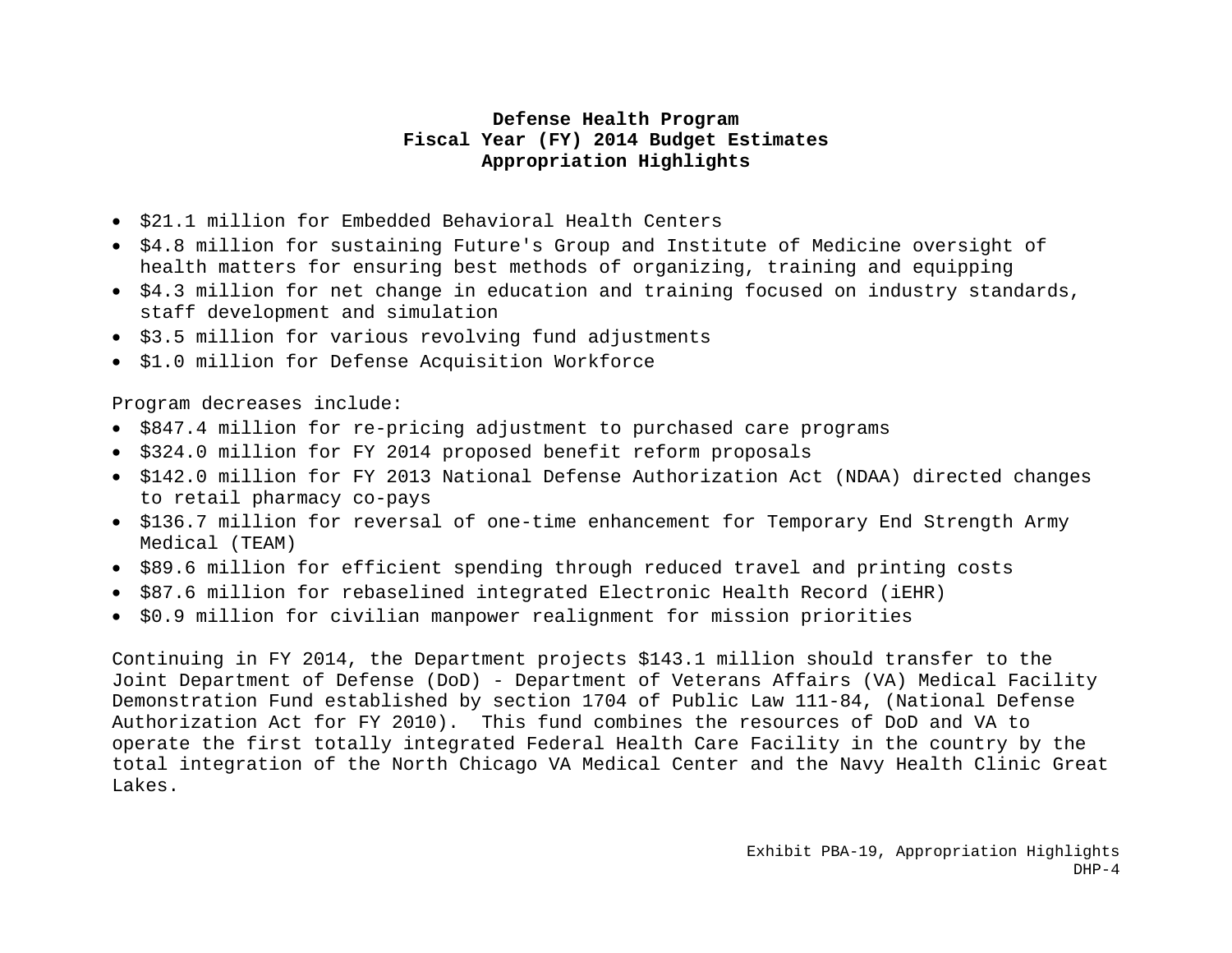# Narrative Explanation of FY 2013 and FY 2014 Research Development Test & Evaluation (RDT&E) Changes:

The DHP RDT&E Program reflects a net increase of \$56.7 million between FY 2013 and FY 2014. This includes price growth of \$13.5 million and a net program increase of \$43.2 million. Program increases include:

- \$25.5 million for medical/health Research to reduce capability gaps to include diagnosis and treatment of brain injury, psychological health (PH), polytrauma and blast injury, injury prevention and reduction, radiation health, and rehabilitation
- $\bullet$  \$20.1 million associated for initial outfitting and transition (IO&T) for the US Army Medical Research Institute of Infectious Disease (USAMRIID), the US Army Medical Research Institute of Chemical Defense (USAMRICD), and the US Army Research Institute of Environmental Medicine (USARIEM) Maher Memorial Altitude Laboratory located at Pikes Peak MILCON projects
- \$16.0 million associated with the transfer of the Military HIV Research Program (MHRP) from the Assistant Secretary of the Army for Acquisition, Logistics, and Technology (ASA(ALT)) to the DHP
- \$3.9 million for an integration effort to replace two major Commercial-Off-The-Shelf (COTS) components within the existing Health Artifact and Image Management Solution (HAIMS) application
- \$3.8 million to support enhancements to Neurocognitive Assessment Tool (NCAT) for the following user requirements: making the Proctor Console (PC) occupy the full end user's screen, provide a link to the Master Web Server (MWS) on the PC Graphical User Interface (GUI) to avoid multiple User ID input requests, and add a 'Select All' option to the Audit Log review from the MWS capability from PC to cancel log off after message of assessment ready for transmission
- \$3.5 million increase to Executive Information/Decision Support (EI/DS) associated with a one-time funding add to modify the TRICARE Encounter Data (TED) provider file for the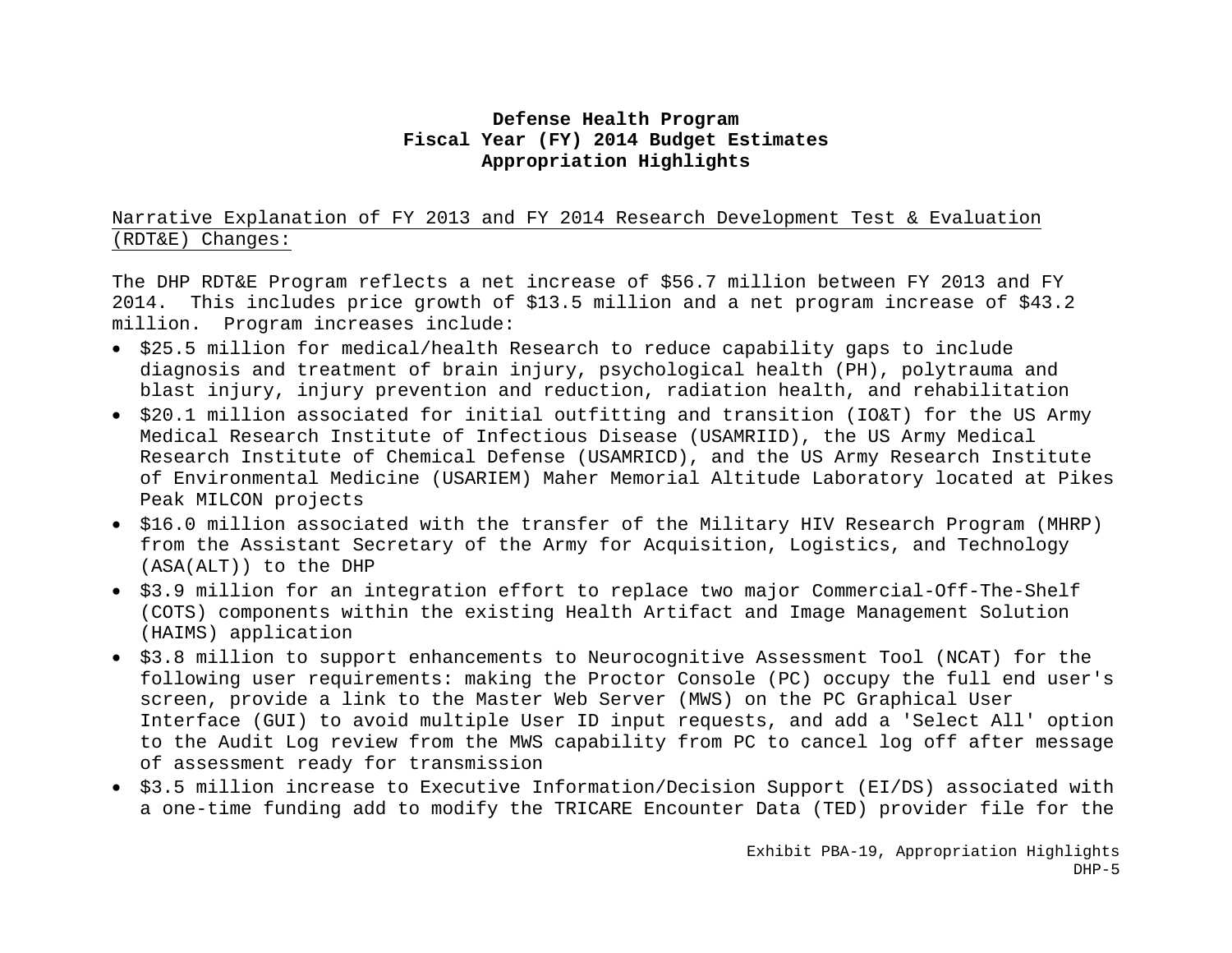National Provider Identifier (NPI) in FY 2014, as well as development of priority 1 requirements for ESSENCE to include an integrated dashboard, fused detection algorithm and enhanced system administration, and begin development of priority 2 requirements to include processing and analyzing laboratory results, update to calculate population at risk rates rather than counts, and provide ability to allow users to perform custom queries

- $\bullet$  \$2.6 million increase development efforts for the Federated Registries Framework which will be used to support organizational and departmental level alignment of the Centers of Excellence mission through the application of standard processes, standardized language, and a common framework
- \$2.4 million for continued development of the e-Commerce system
- \$1.3 million to enhance Navy Medicine laboratory management support
- \$1.2 million for development of the Clinical Enterprise Intelligence (CEI) system by Air Force
- \$0.5 million associated with the transfer of the Wounded Warrior Care Program Office (WWCPO) from the Defense Human Resource Activity (DHRA) to DHP for the development of the Disability Mediation Service (DMS) system which will facilitate the improvement of non-medical case management tracking and integrated Disability Evaluation System (IDES) data management
- \$1.2 million in miscellaneous enhancements/realignments (net of increases and decreases)

Program decreases include:

- \$10.7 million decrease related to clinical trial infrastructure support at MTFs
- \$7.0 million to Defense Occupational and Environmental Health Readiness System Industrial Hygiene (DOEHRS-IH) associated with planned completion of the HazMat Product Hazard Data - Material Safety Data Sheets (MSDS), the fundamental and authoritative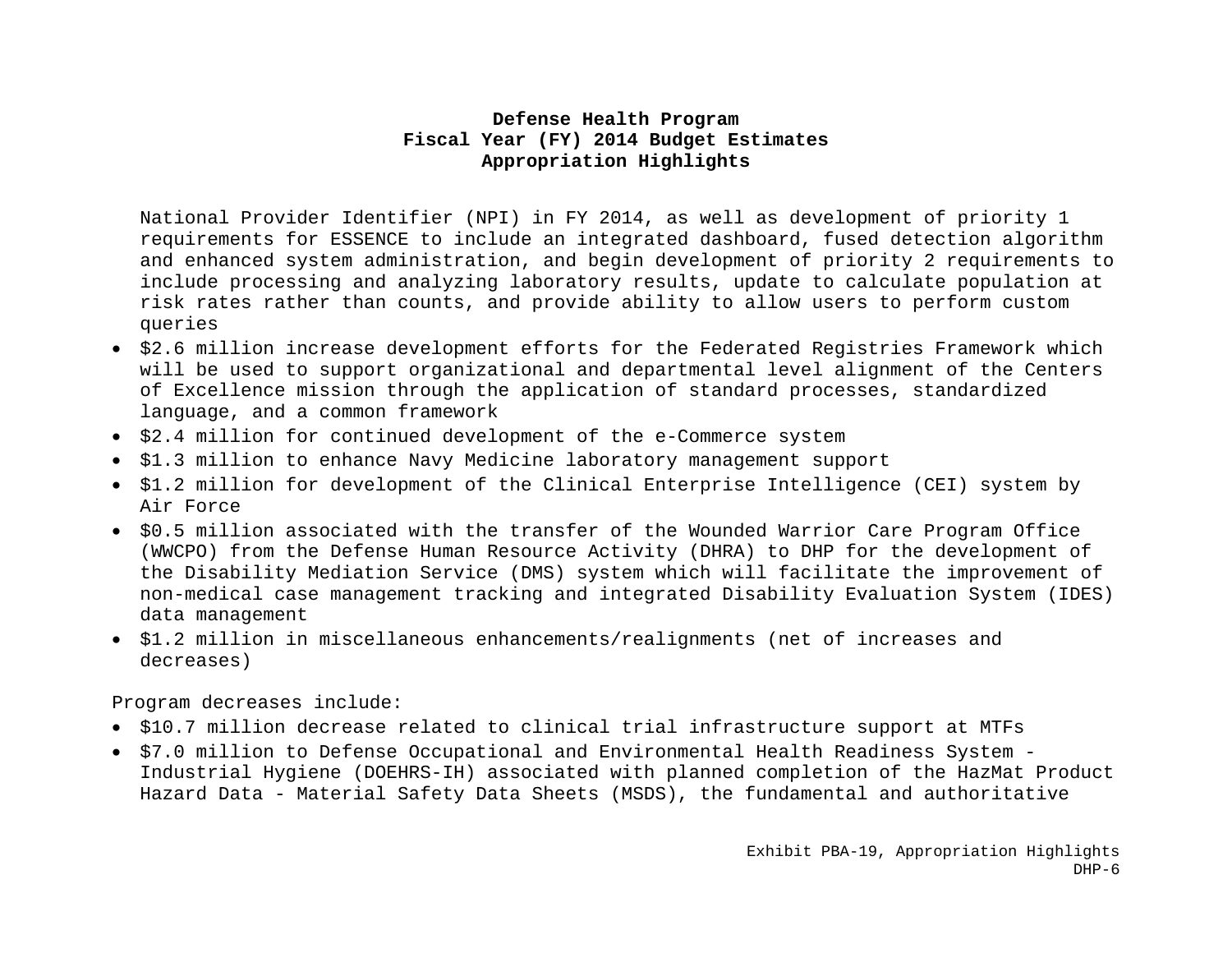resource for accessing standardized information related to materials and products used in the workplace

- \$5.0 million in Theater Medical information Program Joint (TMIP-J) due to planned completion of integration efforts supporting Public Key Infrastructure/Common Access Card (PKI/CAC) and interfaces for the Theater Medical Data Store associated with ICD-10 requirements in FY 2013
- \$4.3 million in Defense Medical Logistics Standard Support (DMLSS) associated with the planned completion of efforts to improve the ordering and cataloging functionality of the Medical Master Catalog, including Real-Time Information services to increase the frequency of connections from the DMLSS servers located at each MTF to the central DMLSS database
- \$3.8 million in Theater Enterprise Wide Logistics System (TEWLS) associated with the planned completion of applying Item Unique Data (IUD) to applicable end items and components with FY 2013 funding
- \$3.1 million due to planned decreases/enhancement schedule for a clinical case management tool
- $\bullet$  \$3.0 million in Hyperbaric Oxygen Therapy (HBO<sub>2</sub>) for Traumatic Brain Injury (TBI) clinical trial support
- \$1.9 million in miscellaneous enhancements/realignments (net of increases and decreases)

#### Narrative Explanation of FY 2013 and FY 2014 Procurement Changes:

The DHP Procurement Program has a net increase of \$164.7 million between FY 2013 and FY 2014. This consists of \$14.1 million in price growth and increased program growth of \$150.6 million. Program increases include: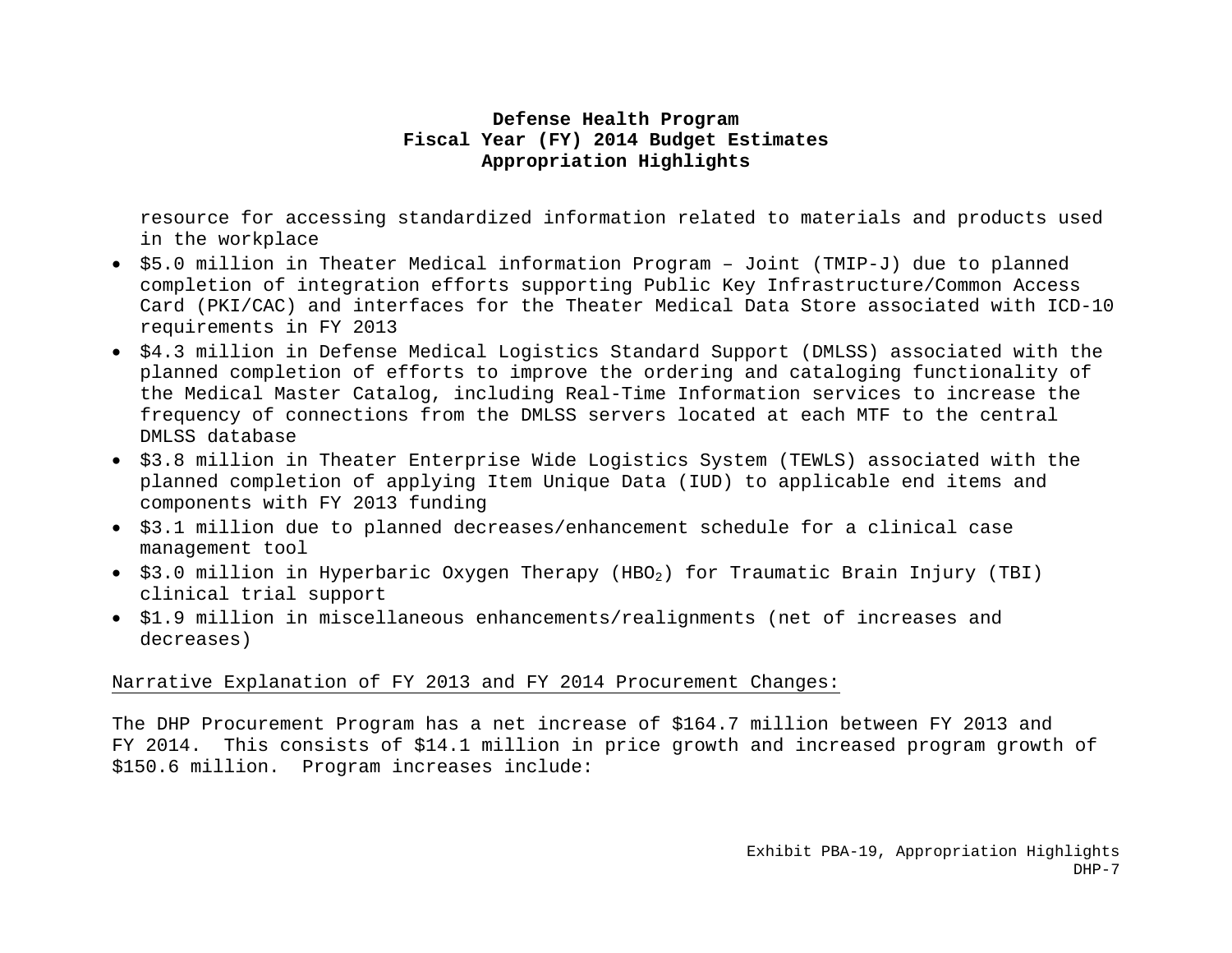- \$97.8 million increase within iEHR due to a rebase-lining in Procurement as a result of revised requirements derived from the establishment of a new joint DoD/VA effort in January 2012.
- \$50.3 million for initial outfitting of medical MILCON and restoration and modernization (R&M) projects
- \$3.6 million for the refresh of Healthcare Artifact and Image Management Solution (HAIMS) hardware, as well as, continued deployment and training of the HAIMS product to the user community
- $\bullet$  \$2.4 million increase for Local Area Network (LAN) upgrade project planning 6 more site surveys in FY 2014 compared to FY 2013 and the cyclical End User Device (EUD) replacement schedule based on Service requirements and site surveys
- \$2.0 million in Joint Electronic Health Record Interoperability (JEHRI) funding for hardware refresh for Clinical Health Data Repository, Bi-directional Health Information Exchange and Federal Health Information Exchange
- \$0.5 million for the realignment from CIO O&M for the proper execution of the Veterinary Services Systems Management (VSSM), Veterinary Service Information Management System (VSIMS), Spectacle Request and Transmission System (SRTS) and Defense Medical Surveillance System (DMSS) systems
- \$.5 million in miscellaneous enhancements/realignments (net of increases and decreases)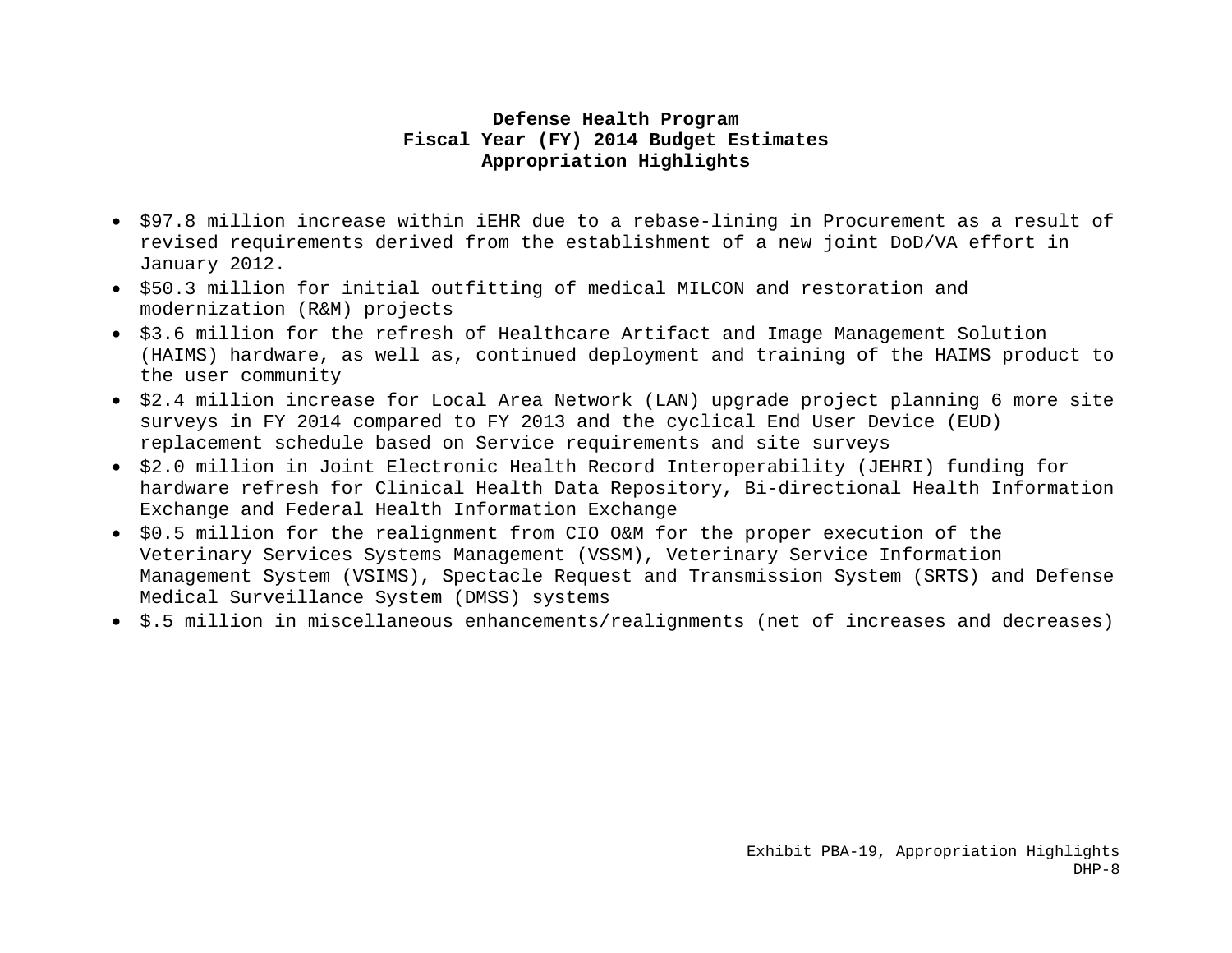Program decreases include:

- \$2.9 million decrease associated with deployment of Secure Messaging to all Clinical Information System (CIS) site
- $\bullet$  \$3.6 million in miscellaneous decreases/realignments (net of increases and decreases)

#### President's Management Plan - Performance Metrics Requirements:

The DHP continues to refine existing performance measures and develop specific criterion to determine and measure outputs/outcomes as compared with initial goals. Over the past year the DHP has transitioned to the Quadruple Aim that is focused on a balanced approach to overall performance to include not only production but outcome measures related to medical readiness, a healthy population, positive patient experiences and responsible management of health care costs.

- **Individual Medical Readiness** This measure provides operational commanders, Military Department leaders and primary care managers the ability to monitor the medical readiness status of their personnel, ensuring a healthy and fit fighting force medically ready to deploy. This represents the best-available indicator of the medical readiness of the Total Force, Active Components and Reserve Components prior to deployment.
- **TRICARE Prime Enrollee Preventive Health Quality Inde**x The National Committee for Quality Assurance (NCQA) established the Healthcare Effectiveness Data and Information Set (HEDIS) to provide the health care system with regular statistical measurements to track the quality of care delivered by the nation's health plans with a goal of improving the overall health of the population. This composite index scores Prime enrollee population for compliance with HEDIS like measures on selected measures to support an evidence-based approach to population health and quality assessment. It also provides a direct comparison with civilian health plans and a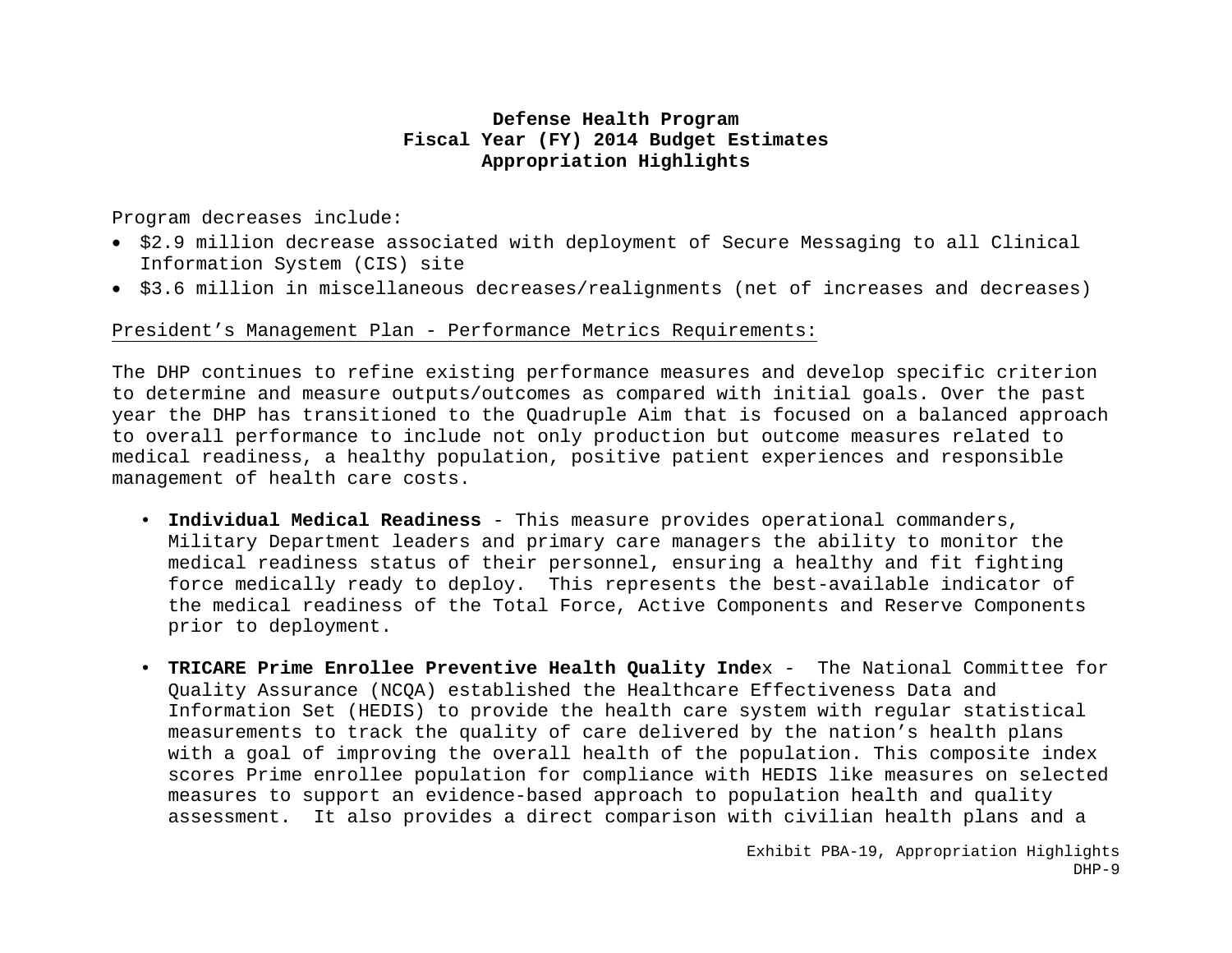means of tracking improvements in disease screening and treatment. Improved scores in this measure should translate directly to a healthier beneficiary population, reduced acute care needs, and reduced use of integrated health system resources.

- **Beneficiary Satisfaction with Health Plan** An increase in the satisfaction with the Health Plan indicates that actions being taken are improving the overall functioning of the plan from the beneficiary perspective. Improvements represent positive patient experiences with the health care benefit and services they receive through the system. The goal is to improve overall satisfaction level to that of civilian plans using a standard survey instrument.
- **Medical Cost Per Member Per Year** Annual Cost Growth The medical cost per member per year looks at the overall cost of the Prime enrollees for the DHP. This tracks all costs related to care delivered to enrollees. The objective is to keep the rate of cost growth for the treatment of TRICARE enrollees to a level at or below the civilian health care plans rate increases at the national level. Currently the measure provides insight to issues regarding unit cost, utilization management, and purchased care management. The metric has been enhanced to properly account for differences in population demographics and health care requirements of the enrolled population. Since enrollment demographics can vary significantly by Service, and across time, it is important to adjust the measure. For example, as increasing numbers of older individuals enroll, the overall average medical expense per enrollee would likely increase. Conversely, as younger, healthy active duty enroll, the overall average would likely decrease. Through the use of adjustment factors, a comparison across Services and across time is made more meaningful.

Output related measures that influence Medical Cost Per Member Per Year:

 **Inpatient Production Target** (Medicare Severity Adjusted Relative Weighted Products, referred to as MS-RWPs) – Achieving the production targets ensures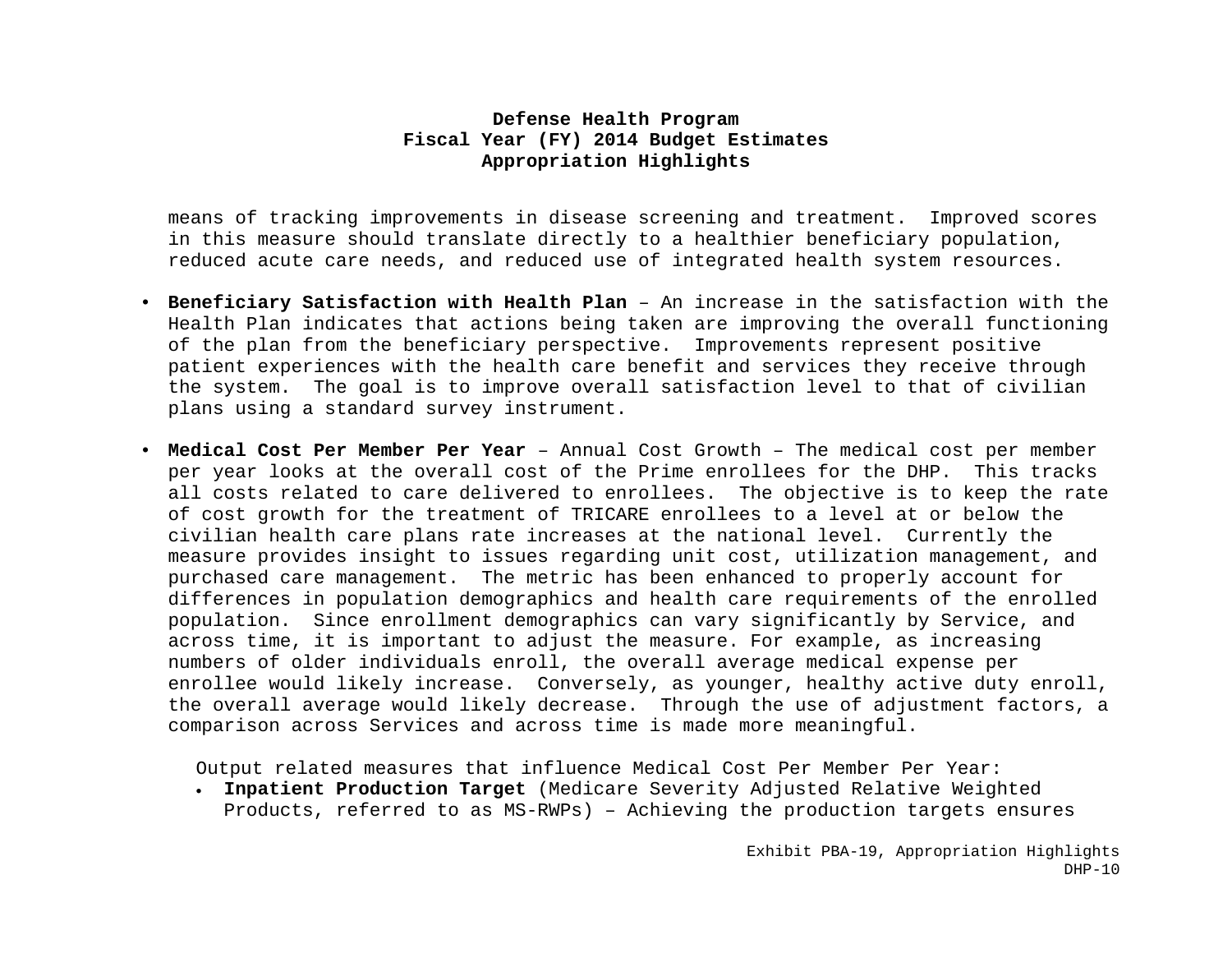that the initial plan for allocation of personnel and resources are used appropriately in the production of inpatient workload.

 **Outpatient Production Target** (Relative Value Units, referred to as RVUs) – Achieving the production targets ensures that the initial plans for allocation of personnel and resources are used appropriately in the production of outpatient workload.

Below is reporting for FY 2012 related to the prior performance measure goals. The next reporting period will focus on the measures related to the Quadruple Aim, and two output measures related to production plan targets. The overall success of each area measured is discussed below along with information related to continuation of reporting in future documents:

- **Individual Medical Readiness** The Military Health System achieved the goal for the Total Force Medical Readiness for FY 2012 with a score of 84% compared to the goal of 82%. This is the first time the MHS has reported this high of an overall performance level for the measure, and will have to take significant step to ensure that performance can be sustained at this level. Overall one of the major reasons for the improvement is related to the focused care related to Guard and Reserve individuals where performance increased by 11% from the prior year. This measure will continue to be reported in support of the Quadruple Aim.
- **TRICARE Prime Enrollee Preventive Health Quality Inde**x The Prevention index is made up of three specific areas for Direct Care related to nationally recognized evidenced based screening measures compared to the national norms. Where scores are indexed to a value from 1-5 depending on whether or not the Direct Care system has managed to surpass the 90<sup>th</sup> percentile for a score of 5, to achieving a level better than the  $50^{th}$  percentile for a score of 3. For FY 2012, the Direct Care system achieved a score of 10 points compared to the goal of 12 points, and failed to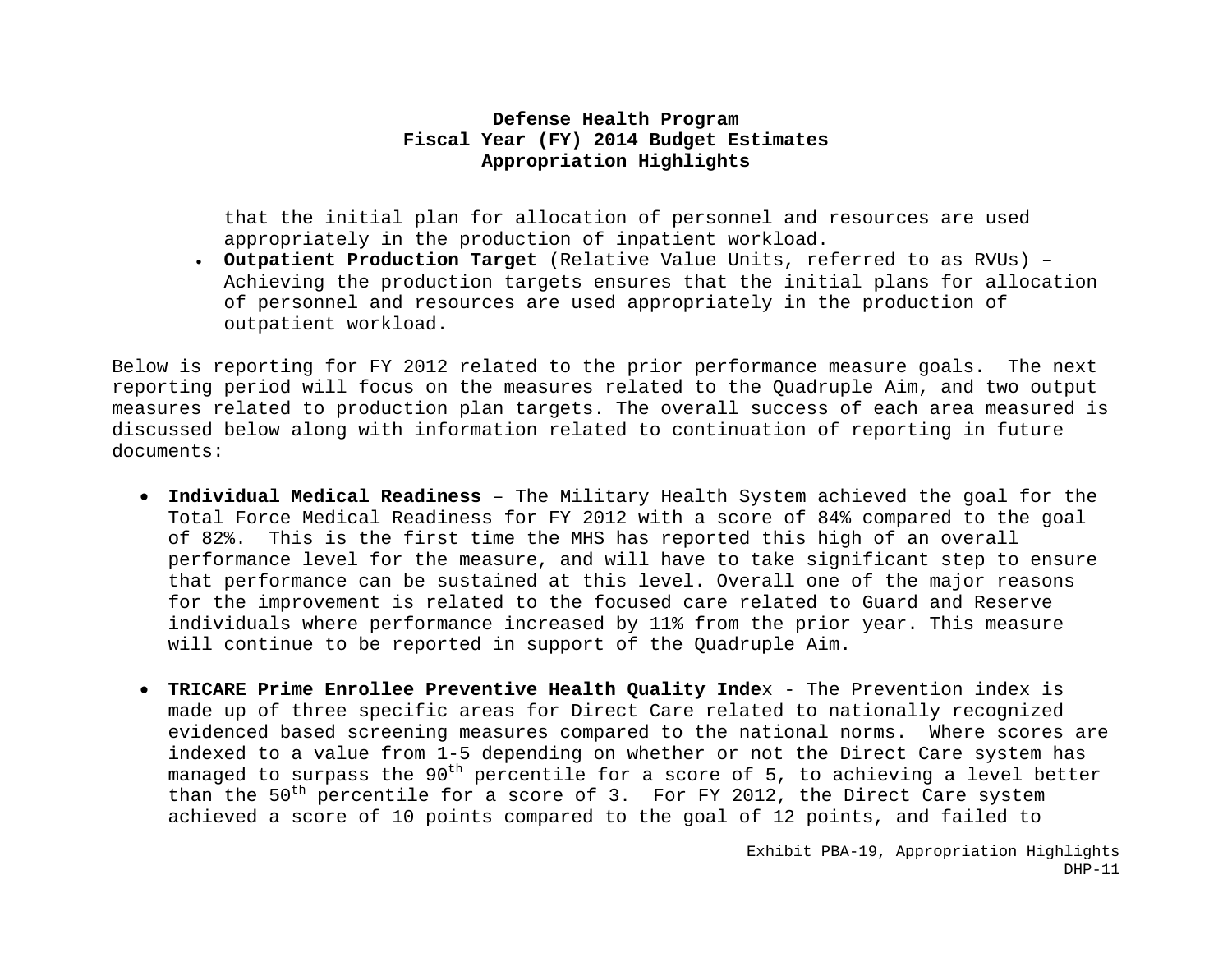achieve the goal. While not achieving the goal, the score did improve by 2 points from the prior year reporting. Cervical cancer screening is above the  $90<sup>th</sup>$ percentile for the nation, and progress was made on improving Well Child Visits for the TRICARE Prime enrollees. Overall progress is slower with this metric, but improvements continue and must be maintained to be comparable to the constant improvement within the private sector. This measure will continue to be reported in support of the Quadruple Aim.

- **Beneficiary Satisfaction with Health Plan** Satisfaction with Health Care Plan performance for FY 2012 exceeded the goal of 56 percent during each quarter for the year, with an aggregate score of 65 percent for the year. Continuous increases in enrollment and improvement in the score demonstrates real progress for the program with respect to satisfying our beneficiaries. While progress on this metric demonstrates success with the program, changes to the number individuals covered by the TRICARE Prime benefit over the next couple of years may result in a decreased overall satisfaction with the Health Plan. This measure will continue to be reported in support of the Quadruple Aim.
- **Inpatient Production Target** (MS-RWPs) For the most recent reported monthly data for FY 2012, the MHS produced 208 thousand MS-RWPs against a target of 217 thousand MS-RWPs slightly below the target. These numbers are based on the records reported to date, and will increase slightly as all records are completed. With the continued focus on early ambulatory care to prevent inpatient admissions, there was a drop in the overall inpatient utilization from prior years. Additionally, with the consolidation of inpatient services in the San Antonio and National Capital Region, there is a temporary decrease in inpatient workload for the year. The long term impact of the potential furloughs may have some impact on future operations which cannot be predicted at this time. This measure will continue to be reported as an output measure for the DHP.